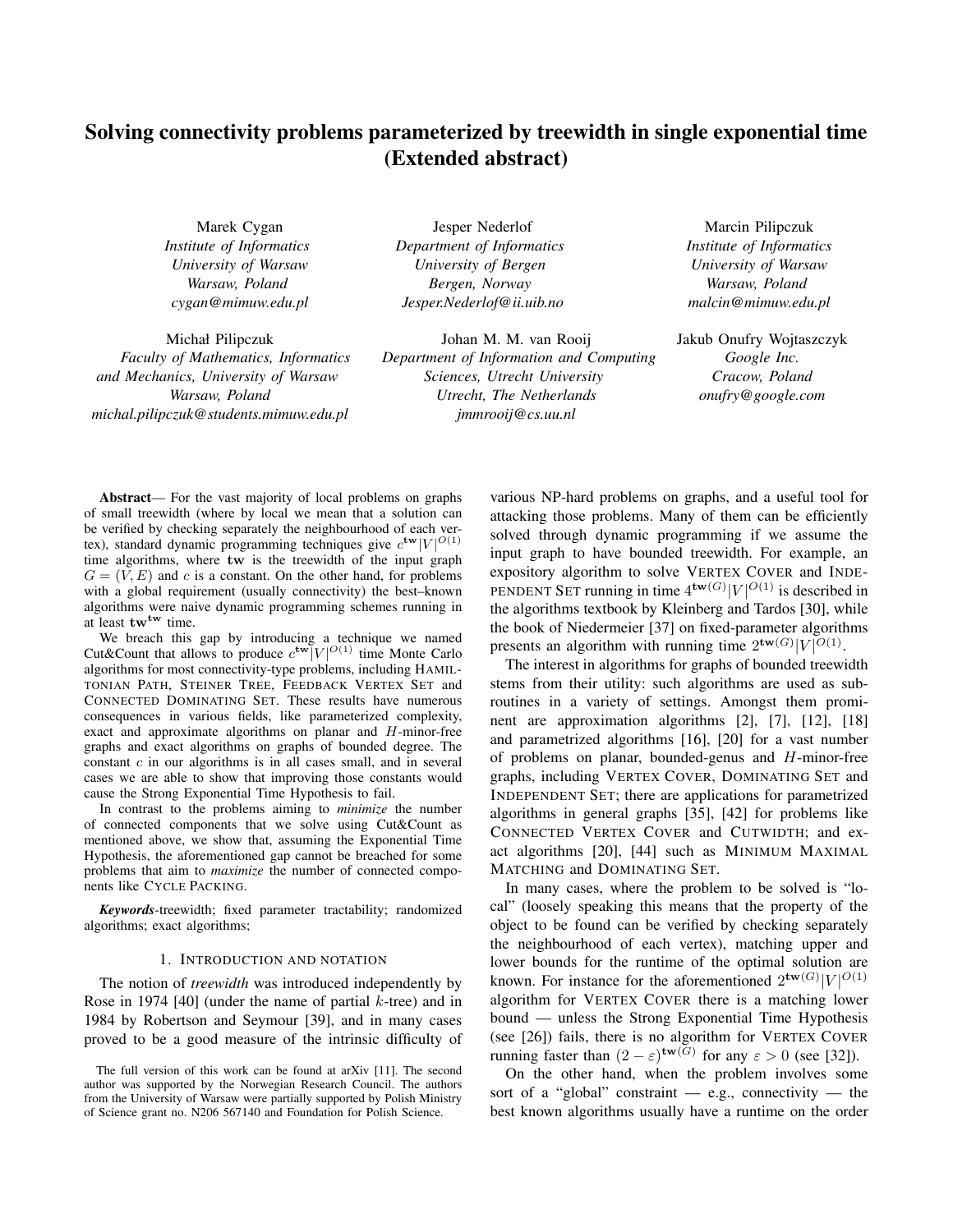of  $2^{O(\text{tw}(G) \log \text{tw}(G))} |V|^{O(1)}$ . In these cases the typical dynamic programming routine has to keep track of all the ways in which the solution can traverse the corresponding separator of the tree decomposition, that is  $\Omega(l^l)$  on the size l of the separator, and therefore of treewidth. This obviously implies weaker results in the applications mentioned above. This problem was observed, for instance, by Dorn, Fomin and Thilikos [16], [15] and by Dorn et al. in [17], and the question whether the known  $2^{O(\text{tw}(G) \log \text{tw}(G))} |V|^{O(1)}$ parametrized algorithms for HAMILTONIAN PATH, CON-NECTED VERTEX COVER and CONNECTED DOMINATING SET are optimal was explicitly asked by Lokshtanov, Marx and Saurabh [33].

The  $2^{O(\mathbf{tw}(G) \log \mathbf{tw}(G))}$  dynamic programming routines for connectivity problems were thought to be optimal, because in these routines the dynamic programming table reflects the whole information that needs to be memoized in order to continue the computation. For every two distinct tables at some bag of the tree decomposition there exists a possible future on which the algorithm should behave differently. This resembles the notion of Myhill-Nerode equivalence classes [25], which, in a variety of settings, define the minimal automaton for a given problem. Hence, shrinking the size of the dynamic programming table would be, in some sense, trying to reduce the size of the minimal automaton. From this point of view the results of this paper come as a significant surprise.

## *1.1. Our results*

In this paper we introduce a technique we named "Cut&Count". Briefly stated, we first reduce the original problem to the task of counting possibly disconnected "cut solutions" modulo 2 by  $(i)$  making sure that the number of disconnected cut solutions is always even and  $(ii)$  using randomization to make sure that the number of connected cut solutions is odd iff there is a solution. The reduction is performed in such a way that counting cut solutions is a local problem and can be done sufficiently fast by standard dynamic programming.

For most problems involving a global constraint our technique gives a randomized algorithm with runtime  $c^{\mathbf{tw}(G)}|V|^{O(1)}$ . In particular we are able to give such algorithms for the three problems mentioned in [33], as well as for all the other sample problems mentioned in [15]. Moreover, the constant  $c$  is in all cases well defined and small. The randomization we mention comes from the usage of the Isolation Lemma [36]. This gives us Monte Carlo algorithms with a one-sided error. The formal statement of a typical result is as follows:

Theorem 1.1. *There exists a randomized algorithm, which given a graph*  $G = (V, E)$ *, a tree decomposition of*  $G$  *of* width  $t$  and a number  $k$  in  $3^t |V|^{O(1)}$  time either states that *there exists a connected vertex cover of size at most* k *in*

G*, or that it could not verify this hypothesis. If there indeed exists such a cover, the algorithm will return "unable to verify" with probability at most* 1/2*.*

We call an algorithm as in Theorem 1.1 an algorithm with *false negatives*. We see similar results for a number of other global problems. As the exact value of  $c$  in the  $c^{\text{tw}(G)}$  expression is often important and highly non-trivial to obtain, we gather the results in the second column of Table I.

For a number of these results we have matching lower bounds, such as the following one:

Theorem 1.2. *Unless the Strong Exponential Time Hypothesis is false, there do not exist a constant*  $\varepsilon > 0$  *and an algorithm that given an instance*  $(G = (V, E), T, k)$  *together with a path decomposition of the graph* G *of width* p *solves the* STEINER TREE *problem in*  $(3 - \varepsilon)^p |V|^{O(1)}$  *time.* 

Since each path decomposition is also a tree decomposition a lower bound for pathwidth is at least as strong as for treewidth. We have such matching lower bounds for several other problems presented in the third column of Table I. We feel that the results for CONNECTED VERTEX COVER, CONNECTED DOMINATING SET, CONNECTED FEEDBACK VERTEX SET and CONNECTED ODD CYCLE TRANSVER-SAL are of particular interest here and should be compared to the algorithms and lower bounds for the analogous problems without the connectivity requirement.

We have found Cut&Count to fail for two maximization problems: CYCLE PACKING and MAX CYCLE COVER. We believe this is an example of a more general phenomenon problems that ask to maximize (instead of minimizing) the number of connected components in the solution seem more difficult to solve than the problems that ask to minimize (including problems where we demand that the solution forms a single connected component). As evidence we present lower bounds for the time complexity of solutions to such problems, proving that  $c^{\mathbf{tw}(G)}$  solutions of these problems are unlikely:

Theorem 1.3. *Unless the Exponential Time Hypothesis is* false, there does not exist a  $2^{o(p \log p)} |V|^{O(1)}$  algorithm *solving* CYCLE PACKING *or* MAX CYCLE COVER *(either in the directed and undirected setting). The parameter* p *denotes the width of a given path decomposition of the input graph.*

To further verify this intuition, we investigated an artificial problem (the MAXIMALLY DISCONNECTED DOMINATING SET), in which we ask for a dominating set with the largest possible number of connected components, and indeed we found a similar phenomenon.

#### *1.2. Previous work*

The Cut&Count technique has two main ingredients. The first is an algebraic approach, where we assure that objects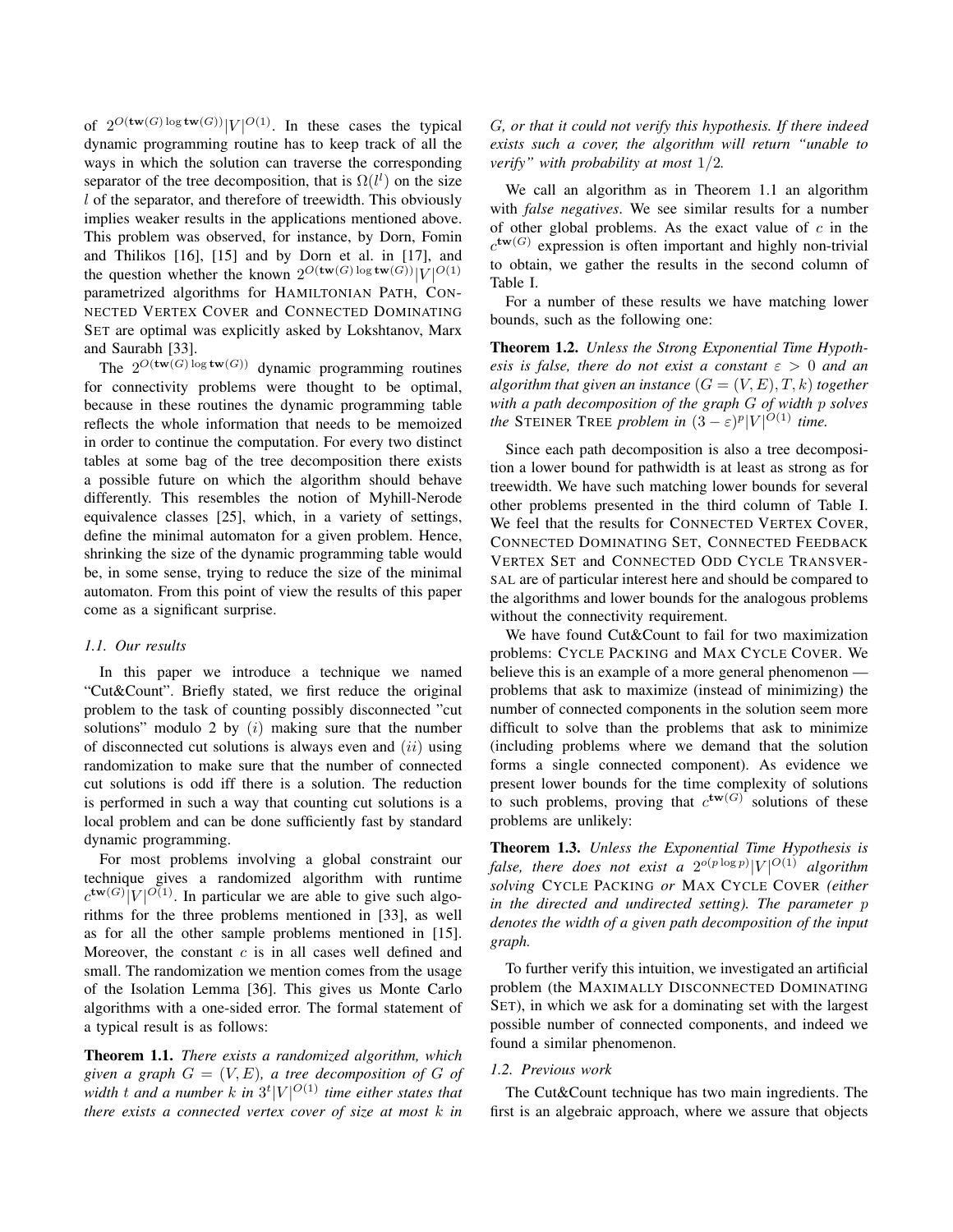| Problem name                                    | algorithms param.                       | lower bounds                                            | algorithms param. | previous best algorithms |
|-------------------------------------------------|-----------------------------------------|---------------------------------------------------------|-------------------|--------------------------|
|                                                 | by treewidth                            |                                                         | by solution size  | param. by solution size  |
| <b>STEINER TREE</b>                             | $3$ tw $(G)$                            | $3\mathbf{pw}(G)$                                       |                   |                          |
| FEEDBACK VERTEX SET                             | $3$ tw $(G)$                            | $3\mathbf{pw}(G)$                                       | $3^k$             | 3.83 <sup>k</sup> [10]   |
| <b>CONNECTED VERTEX COVER</b>                   | $3$ tw $(G)$                            | $3\mathbf{pw}(G)$                                       | $2^k$             | 2.4882 <sup>k</sup> [3]  |
| <b>CONNECTED DOMINATING SET</b>                 | $4$ tw $(G)$                            | $\mathbf{A}$ pw $(G)$                                   |                   |                          |
| <b>CONNECTED FEEDBACK VERTEX SET</b>            | $4^{\mathbf{tw}(G)}$                    | $4\mathbf{pw}(G)$                                       | $3^k$             | 46.2 <sup>k</sup> [34]   |
| <b>CONNECTED ODD CYCLE TRANSVERSAL</b>          | $4^{\mathbf{tw}(G)}$                    | $4$ pw $(G)$                                            |                   |                          |
| UNDIRECTED/DIRECTED MIN CYCLE COVER             | $4^{\mathbf{tw}(G)}/6^{\mathbf{tw}(G)}$ |                                                         |                   |                          |
| UNDIRECTED/DIRECTED LONGEST PATH (CYCLE)        | $4^{\mathbf{tw}(G)}/6^{\mathbf{tw}(G)}$ |                                                         |                   |                          |
| <b>EXACT k-LEAF SPANNING TREE</b>               | $4$ tw $(G)$                            | $\mathbf{A}$ pw $(G)$                                   |                   |                          |
| EXACT <i>k</i> -LEAF OUTBRANCHING               | $6$ tw $(G)$                            |                                                         |                   |                          |
| MAXIMUM FULL DEGREE SPANNING TREE               | $4^{\mathbf{tw}(G)}$                    |                                                         |                   |                          |
| <b>GRAPH METRIC TRAVELLING SALESMAN PROBLEM</b> | $4$ tw $(G)$                            |                                                         |                   |                          |
| (DIRECTED) CYCLE PACKING                        |                                         | $2^{\Omega(\mathbf{pw}(G)\log \mathbf{pw}(G))}$         |                   |                          |
| (DIRECTED) MAX CYCLE COVER                      |                                         | $\Omega(\mathbf{pw}(G)\log \mathbf{pw}(G))$             |                   |                          |
| MAXIMALLY DISCONNECTED DOMINATING SET           |                                         | $\mathfrak{D}\Omega(\mathbf{pw}(G)\log \mathbf{pw}(G))$ |                   |                          |

Table I

SUMMARY OF OUR RESULTS. FOR THE SAKE OF PRESENTATION IN EACH ENTRY WE SKIP THE  $\vert V\vert^{O(1)}$  multiplicative term.

we are not interested in are counted an even number of times, and then do the calculations in  $\mathbb{Z}_2$  (or for example any other field of characteristic 2), which causes them to disappear. This line of reasoning goes back to Tutte [43], and was recently used by Björklund [4] and Björklund et. al [6].

The second is the idea of defining the connectivity requirement through cuts, which is frequently used in approximation algorithms via linear programming relaxations. In particular cut based constraints were used in the Held and Karp relaxation for the TRAVELLING SALESMAN PROBLEM problem from 1970 [23], [24] and appear up to now in the best known approximation algorithms, for example in the recent algorithm for the STEINER TREE problem by Byrka et al. [9]. To the best of our knowledge the idea of defining problems through cuts was never used in the exact and parameterized settings.

A number of papers circumvent the problems stemming from the lack of single exponential algorithms parametrized by treewidth for connectivity–type problems. For instance in the case of parametrized algorithms, sphere cuts [16], [17] (for planar and bounded genus graphs) and Catalan structures  $[15]$  (for *H*-minor-free graphs) were used to obtain  $2^{O(\sqrt{k})} |V|^{O(1)}$  algorithms for a number of problems with connectivity requirements. To the best of our knowledge, however, no attempt to attack the problem directly was published before; indeed the non-existence of  $2^{o(\text{tw}(G) \log \text{tw}(G))} |V|^{O(1)}$  algorithms was deemed to be more likely.

# *1.3. Consequences of the Cut&Count technique*

As already mentioned, algorithms for graphs with a bounded treewidth have a number of applications in various branches of algorithmics. Thus, it is not a surprise that the results obtained by our technique give a large number of corollaries. In this extended abstract we do not explore all possible applications, but only give sample applications in various directions.

We would like to emphasize that the strength of the Cut&Count technique shows not only in the quality of the results obtained in various fields, which are frequently better than the previously best known ones, achieved through a plethora of techniques and approaches, but also in the ease in which new strong results can be obtained.

*1.3.1. Consequences for FPT algorithms:* Let us recall the definition of the FEEDBACK VERTEX SET problem:

| FEEDBACK VERTEX SET                                             | <b>Parameter:</b> $k$ |  |  |
|-----------------------------------------------------------------|-----------------------|--|--|
| <b>Input:</b> An undirected graph $G$ and an integer $k$        |                       |  |  |
| <b>Question:</b> Is it possible to remove $k$ vertices from $G$ |                       |  |  |
| so that the remaining vertices induce a forest?                 |                       |  |  |

This problem is on Karp's original list of 21 NP-complete problems [29]. It has also been extensively studied from the parametrized complexity point of view. Let us recall that in the fixed-parameter setting (FPT) the problem comes with a parameter  $k$ , and we are looking for a solution with time complexity  $f(k)|V|^{O(1)}$ , where *n* is the input size and *f* is some function (usually exponential in  $k$ ). Thus, we seek to move the intractability of the problem from the input size to the parameter.

There is a long sequence of FPT algorithms for FEED-BACK VERTEX SET. The best — so far — result in this series is the  $3.83^k k |V|^2$  result of Cao, Chen and Liu [10]. Our technique gives an improvement of their result:

Theorem 1.4. *There exists a Monte Carlo algorithm with constant one-sided error probability that solves the* FEED-BACK VERTEX SET *problem in a graph*  $G = (V, E)$  *in*  $3^k|V|^{O(1)}$  time and polynomial space.

We give similar improvements for CONNECTED VERTEX COVER (from the 2.4882<sup>k</sup>| $V$ |<sup>O(1)</sup> of [3] to  $2^k|V|^{O(1)}$ ) and CONNECTED FEEDBACK VERTEX SET (from the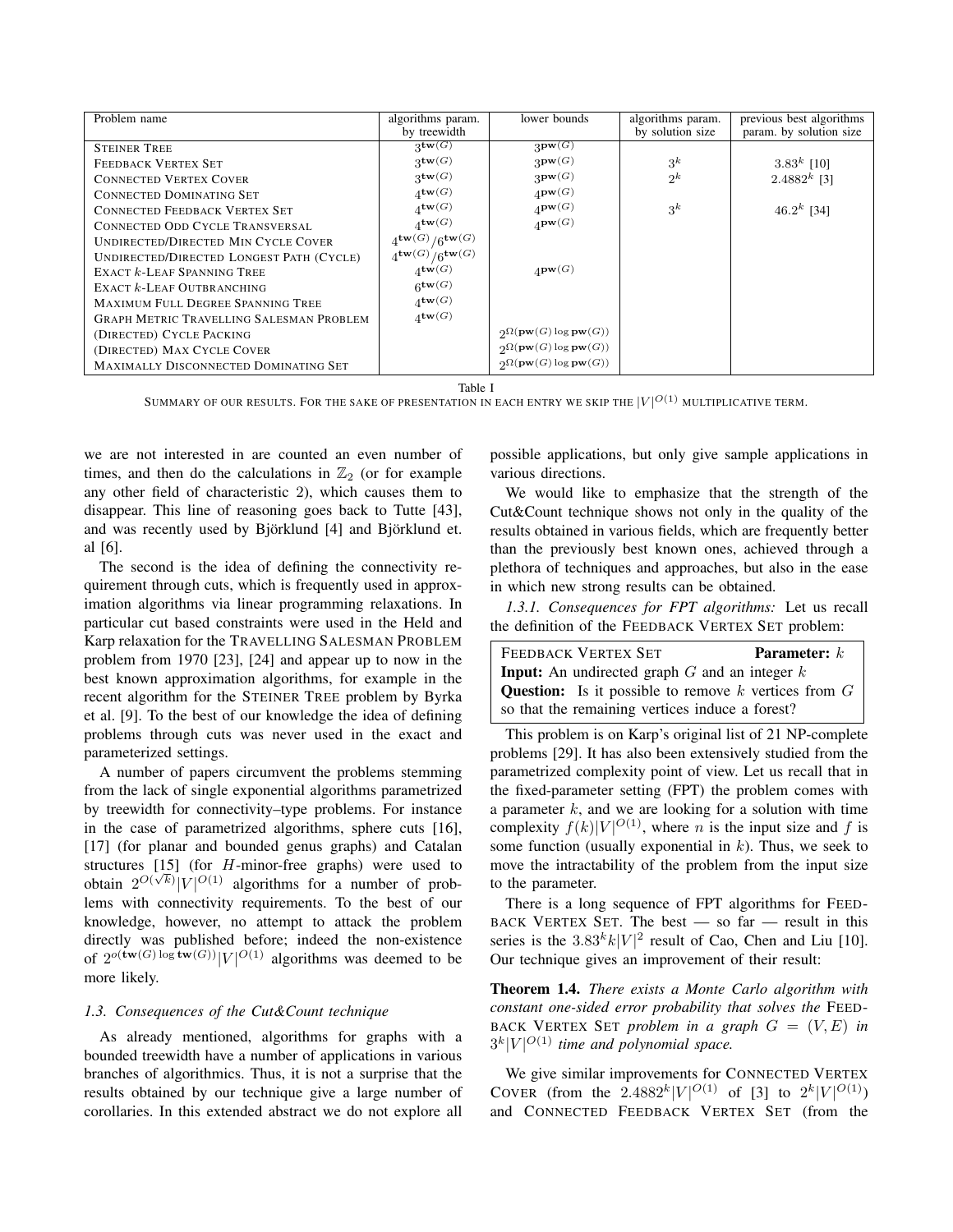$46.2^k|V|^{O(1)}$  of [34] to  $3^k|V|^{O(1)}$ ).

*1.3.2. Parametrized algorithms for* H*-minor-free graphs:* A large branch of applications of algorithms parametrized by treewidth is the bidimensionality theory, used to find subexponential algorithms for various problems in  $H$ -minorfree graphs. In this theory we use the theorem of Demaine et al. [13], which ensures that any  $H$ -minor-free graph either has treewidth bounded by  $C\sqrt{k}$ , or a  $2\sqrt{k} \times 2\sqrt{k}$  grid as a minor. In the latter case we are assumed to be able to answer the problem in question (for instance a  $2\sqrt{k} \times 2\sqrt{k}$ grid as a minor guarantees that the graph does not have a VERTEX COVER or CONNECTED VERTEX COVER smaller than  $k$ ). Thus, we are left with solving the problem with the assumption of bounded treewidth. In the case of for instance VERTEX COVER, a standard dynamic programming algorithm suffices, thus giving us a  $2^{O(\sqrt{k})}$  algorithm to check whether a graph has a vertex cover no larger than  $k$ . In the case of CONNECTED VERTEX COVER, however, the standard dynamic programming routine gives a  $2^{O(\sqrt{k} \log k)}$ complexity — thus, we lose a logarithmic factor in the exponent.

There were a number of attempts to deal with this problem, taking into account the structure of the graph, and using it to deduce some properties of the tree decomposition under consideration. The latest and most efficient of those approaches is due to Dorn, Fomin and Thilikos [15], and exploits the so-called Catalan structures. The approach deals with most of the problems mentioned in our paper, and is probably applicable to the remaining ones. Thus, the gain here is not in improving the running times (though our approach does improve the constants hidden in the big- $O$ notation these are rarely considered to be important in the bidimensionality theory), but rather in simplifying the proof — instead of delving into the combinatorial structure of each particular problem, we are back to a simple framework of applying the Robertson-Seymour theorem and then following up with a dynamic programming algorithm on the obtained tree decomposition.

*1.3.3. Consequences for Exact Algorithms for graphs of bounded degree:* Another application of our methods can be found in the field of solving problems with a global constraint in graphs of bounded degree. The problems that have been studied in this setting are mostly local in nature (such as VERTEX COVER, see, e.g., [8]); however global problems such as the TRAVELLING SALESMAN PROBLEM (TSP) and HAMILTONIAN CYCLE have also received considerable attention [5], [19], [22], [27].

Throughout the following we let  $n$  denote the number of vertices of the given graph. The starting point is the following theorem by Fomin et al. [20]:

**Theorem 1.5** ([20]). *For any*  $\varepsilon > 0$  *there exists an integer* 

 $n_{\varepsilon}$  *such that for any graph G with*  $n > n_{\varepsilon}$  *vertices,* 

$$
\mathbf{pw}(G) \le \frac{1}{6}n_3 + \frac{1}{3}n_4 + \frac{13}{30}n_5 + n_{\ge 6} + \varepsilon n,
$$

 $where n<sub>i</sub> is the number of vertices of degree i in G for any$  $i \in \{3, \ldots, 5\}$  *and*  $n_{\geq 6}$  *is the number of vertices of degree at least* 6*.*

This theorem is constructive, and the corresponding path decomposition (and, consequently, tree decomposition) can be found in polynomial time. Combining this theorem with our results gives algorithms running in faster than  $2^n$  time for graphs of maximum degree 3, 4 and (in the case of the  $3^{\mathbf{tw}(G)}$  and  $4^{\mathbf{tw}(G)}$  algorithms) 5. Furthermore in the full version of the paper we improve the general  $4^{\mathbf{tw}(G)}$ algorithm for HAMILTONIAN CYCLE to  $3^{pw(G)}$  in case of a path decomposition of cubic graphs. Consequently we prove the following theorem which improves over previously best results for maximum degree three  $O(1.251<sup>n</sup>)$  algorithm of Iwama and Nakashima [27] and for degree four  $O(1.657<sup>n</sup>)$ algorithm of Björklund [4].

Corollary 1.6. *There exists a Monte Carlo algorithm with constant one-sided error probability that solves the* HAMILTONIAN CYCLE *problem in*  $O(1.201<sup>n</sup>)$  *time for cubic graphs and* O(1.588n) *for graphs of maximum degree* 4*.*

*1.3.4. Consequences for exact algorithms on planar graphs:* Recall from the previous section that *n* denotes the number of vertices of the given graph. Here we begin with a consequence of the work of Fomin and Thilikos [21]:

**Proposition 1.7.** For any planar graph G,  $\mathbf{tw}(G) + 1 \leq$ **Exposition 1.7.** For any planar graph G,  $\mathbf{tw}(\mathbf{G}) + 1 \leq \frac{3}{2}\sqrt{4.5n} \leq 3.183\sqrt{n}$ . Moreover a tree decomposition of such *width can be found in polynomial time.*

Using this we immediately obtain  $O(c^{\sqrt{n}})$  algorithms for solving problems with a global constraint on planar graphs with good constants. For the HAMILTONIAN CYCLE problem on planar graphs we obtain the following result:

Corollary 1.8. *There exists a Monte Carlo algorithm with constant one-sided error probability that solves the* HAMILTONIAN CYCLE *problem on planar graphs in*  $O(4^{3.183\sqrt{n}}) = O(2^{6.366\sqrt{n}})$  time.

To the best of our knowledge the best algorithm known so far was the  $O(2^{6.903\sqrt{n}})$  of Bodlaender et al. [17].

Similarly, we obtain an  $O(2^{6.366\sqrt{n}})$  algorithm for LONGEST CYCLE on planar graphs (compare to the  $O(2^{7.223\sqrt{n}})$  of [17]), and — as in the previous subsections — well-behaved  $c^{\sqrt{n}}$  algorithms for all mentioned problems.

## *1.4. Organization of the paper*

Section 2 is devoted to presenting the background material for our algorithms; in particular we recall the notion of treewidth and in Subsection 2.2 we introduce the Isolation Lemma. In Section 3 we present the Cut&Count technique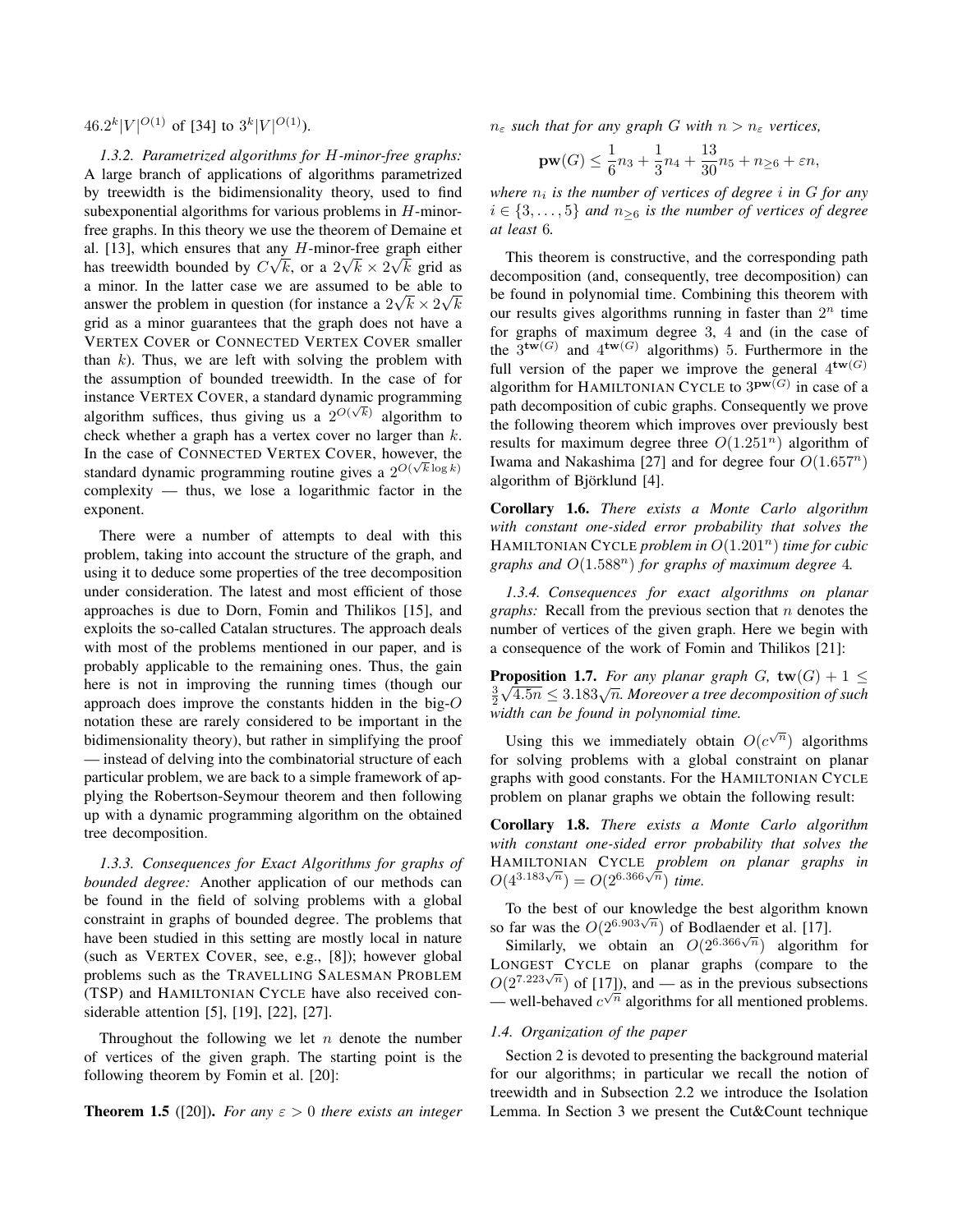on two examples: the STEINER TREE problem and the DIRECTED MIN CYCLE COVER problem. In Section 4 we give the  $3^k|V|^{O(1)}$  algorithm for FEEDBACK VERTEX SET when parameterized by the solution size, whereas in Section 5 we move to lower bounds. We finish the paper with a number of conclusions and open problems in Section 6.

As the reader might have already noticed, there is a quite a large amount of material covered in this paper and due to space limitations a considerable number of proofs and analyses was postponed to the full version of the paper which is available online [11].

#### 2. PRELIMINARIES AND NOTATION

#### *2.1. Notation*

Just as  $G[X]$  for  $X \subseteq V(G)$  denotes a subgraph induced by the set X of vertices, we use  $G[X]$  for  $X \subseteq E(G)$  for the graph  $(V, X)$ , where  $G = (V, E)$ . Note that in the graph  $G[X]$  for an edge set X the set of vertices remains the same as in the graph  $G$ .

By a *cut* of a set X we mean a pair  $(X_1, X_2)$ , with  $X_1 \cap$  $X_2 = \emptyset$ ,  $X_1 \cup X_2 = X$ . We refer to  $X_1$  and  $X_2$  as to the (left and right) *sides* of the cut.

In a directed graph  $G$  by weakly connected components we mean the connected components of the underlying undirected graph. For a (directed) graph  $G$ , we let  $cc(G)$  denote the number of (weakly) connected components of G.

We denote the symmetric difference of two sets A and B by  $A\triangle B$ . For two integers a, b we use  $a \equiv b$  to indicate that a is even if and only if b is even. If  $\omega : U \to \{1, \dots, N\},$ we shorthand  $\omega(S) := \sum_{e \in S} \omega(e)$  for  $S \subseteq U$ .

Definition 2.1 (Tree Decomposition, [39]). *A* tree decomposition *of a (undirected or directed) graph* G *is a tree* T *in which each vertex*  $x \in \mathbb{T}$  *has an assigned set of vertices*  $B_x \subseteq V$  *(called a bag) with the following properties:*  $(i)$   $\bigcup_{x \in \mathbb{T}} B_x = V$ ,  $(ii)$  *for any*  $uv \in E$ , *there exists an*  $x \in \mathbb{T}$  *such that*  $u, v \in B_x$ *, and* (*iii*) *if*  $v \in B_x$  *and*  $v \in B_y$ , then  $v \in B_z$  for all z on the path from x to y in  $\mathbb{T}$ .

The *treewidth*  $tw(\mathbb{T})$  of a tree decomposition  $\mathbb{T}$  is the size of the largest bag of  $T$  minus one, and the treewidth of a graph  $G$  is the minimum treewidth over all possible tree decompositions of G. A *path decomposition* is a tree decomposition that is a path. The pathwidth of a graph is the minimum width of all path decompositions. Since a path decomposition is a special tree decomposition, the pathwidth is at least the treewidth of a graph.

#### *2.2. Isolation lemma*

An important ingredient of our algorithms is the Isolation Lemma:

**Definition 2.2.** A function  $\omega : U \rightarrow \mathbb{Z}$  isolates a set *family*  $\mathfrak{F} \subseteq 2^U$  *if there is a unique*  $S' \in \mathfrak{F}$  *with*  $\omega(S') =$  $\min_{S \in \mathcal{F}} \omega(S)$ .

**Lemma 2.3** (Isolation Lemma, [36]). Let  $\mathcal{F} \subseteq 2^U$  be a *set family over a universe* U *with*  $|\mathcal{F}| > 0$ *. For each*  $u \in$ U, choose a weight  $\omega(u) \in \{1, 2, ..., N\}$  uniformly and *independently at random. Then*  $prob[\omega]$  isolates  $\mathcal{F}] \geq 1 |U|/N$ .

The Isolation Lemma allows us to count objects modulo 2, since with a large probability it reduces a possibly large number of solutions to some problem to a unique one (with an additional weight constraint imposed).

An alternative method to a similar end is obtained by using Polynomial Identity Testing [14], [41], [45] over a field of characteristic two. This second method has been already used in the field of exact and parameterized algorithms [4], [31]. The two methods do not differ much in their consequences: Both use the same number of random bits, and the challenge of giving a full derandomization seems to be equally difficult for both methods [1], [28]. The usage of the Isolation Lemma gives greater polynomial overheads, however we choose to use it because it requires less preliminary knowledge and it simplifies the presentation.

# 3. CUT&COUNT: ILLUSTRATION OF THE TECHNIQUE

In this section we present the Cut&Count technique by demonstrating how it applies to the STEINER TREE and DIRECTED MIN CYCLE COVER problems. We go through all the important details in an expository manner, as we aim not only to show the solutions to these particular problems, but also to show the general workings.

The Cut&Count technique applies to problems with certain connectivity requirements. Let  $S \subseteq 2^U$  be a set of solutions; we aim to decide whether it is empty. Conceptually, Cut&Count can naturally be split in two parts:

- The Cut part: Relax the connectivity requirement by considering the set  $\mathcal{R} \supseteq \mathcal{S}$  of possibly connected candidate solutions. Furthermore, consider the set C of pairs  $(X, C)$  where  $X \in \mathcal{R}$  and C is a consistent cut (to be defined later) of  $X$ .
- The Count part: Compute  $|\mathcal{C}|$  modulo 2 using a subprocedure. Non-connected candidate solutions  $X \in \mathbb{R} \setminus \mathbb{R}$ S cancel since they are consistent with an even number of cuts. Connected candidates  $x \in \mathcal{S}$  remain.

Note that we need the number of solutions to be odd in order to make the counting part work. For this we use the Isolation Lemma (Lemma 2.3): We introduce uniformly and independently chosen weights  $\omega(v)$  for every  $v \in U$ and compute  $|\mathfrak{C}_W|$  modulo 2 for every W, where  $\mathfrak{C}_W$  =  $\{(X, C) \in \mathcal{C} | \omega(X) = W\}$ . Let us recall that for two integers a, b we use  $a \equiv b$  to indicate that a is even if and only if b is even. The general setup can thus be summarized as in Algorithm 1.

The following corollary that we use throughout the paper follows from Lemma 2.3 by setting  $\mathcal{F} = \mathcal{S}$  and  $N = 2|U|$ :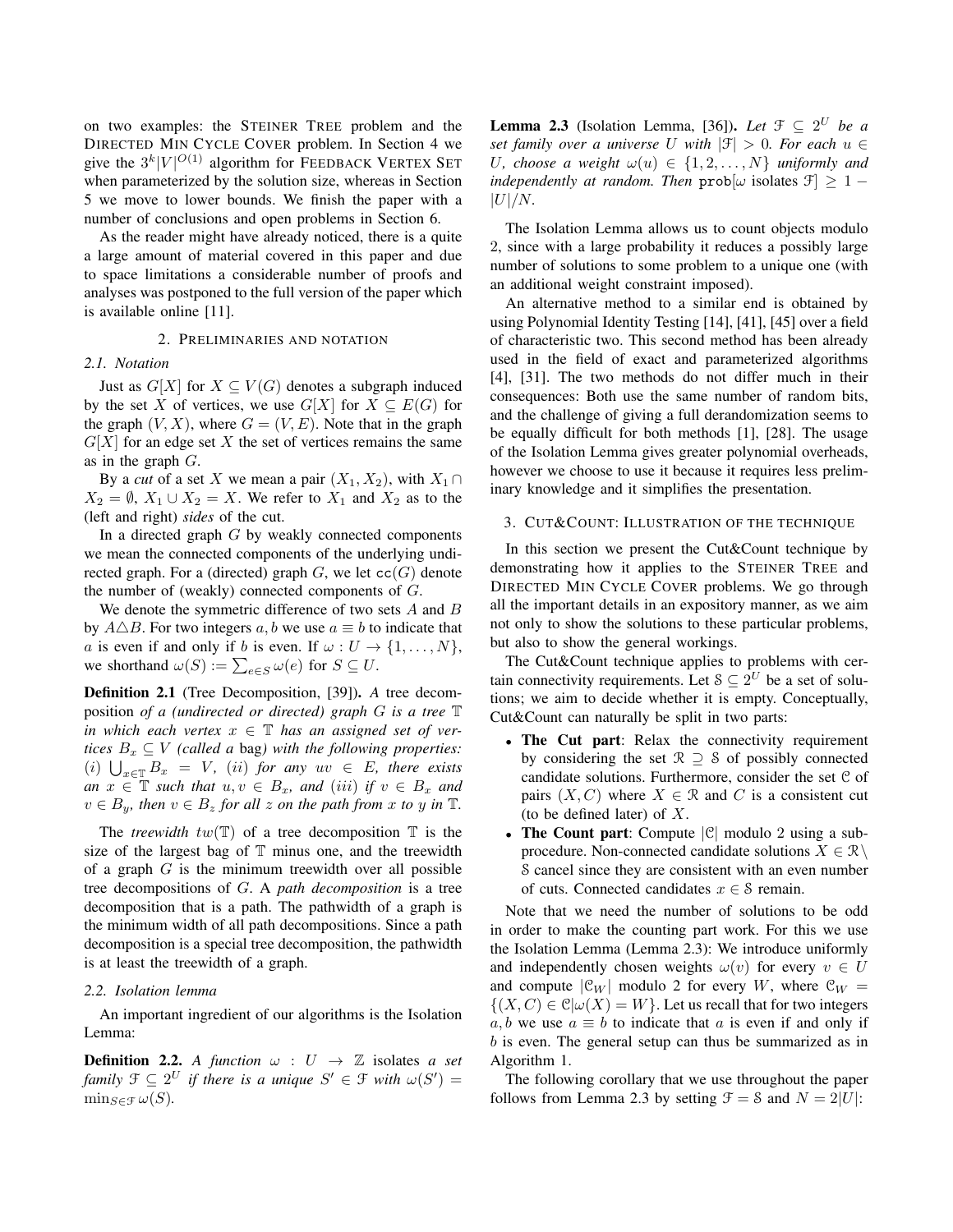**Function** cutandcount( $U$ ,  $T$ , CountC) Input Set U; tree decomposition T; Procedure CountC accepting a  $\omega: U \to \{1, \ldots, N\}, W \in \mathbb{Z}$  and  $\mathbb{T}$ . 1: for every  $v \in U$  do 2: Choose  $\omega(v) \in \{1, \ldots, 2|U|\}$  uniformly at random. 3: for every  $0 \leq W \leq 2|U|^2$  do 4: if CountC( $\omega$ ,  $W$ ,  $T$ )  $\equiv$  1 then return yes

5: return no

Algorithm 1: cutandcount $(U, T, CountC)$ 

**Corollary 3.1.** Let  $S \subseteq 2^U$  and  $C \subseteq 2^U \times (2^V \times 2^V)$ . *Suppose that for every*  $W \in \mathbb{Z}$ *:* 

- 1)  $|\{(X,C) \in \mathcal{C} | \omega(X) = W\}| \equiv |\{X \in \mathcal{S} | \omega(X) =$  $W\},$
- 2) Count $C(\omega, W, \mathbb{T}) \equiv |\{(X, C) \in \mathcal{C} | \omega(X) = W \}|.$

*Then Algorithm 1 returns no if* S *is empty and yes with probability at least*  $\frac{1}{2}$  *otherwise.* 

When applying the technique, both the Cut and the Count part are non-trivial: In the Cut part one has to find the proper relaxation of the solution set, and in the Count part one has to show that the number of non-solutions counted is even for each  $W$  and provide an algorithm Count C. In the next two subsections, we illustrate both parts by giving two specific applications.

*3.1. Steiner Tree*

STEINER TREE **Input:** An undirected graph  $G = (V, E)$ , a set of terminals  $T \subseteq V$  and an integer k. Question: Is there a set  $X \subseteq V$  of cardinality k such that  $T \subseteq X$  and  $G[X]$  is connected?

The Cut part. Let us first consider the Cut part of the Cut&Count technique, and start by defining the objects we are going to count. Suppose we are given a weight function  $\omega : V \to \{1, \ldots, N\}$ . For any integer W, let  $\mathcal{R}_W$  be the set of all such subsets X of V that  $T \subseteq X$ ,  $\omega(X) = W$  and  $|X| = k$ . Also, define  $S_W = \{X \in$  $\mathcal{R}_W$  |  $G[X]$  is connected}. The set  $\bigcup_W \mathcal{S}_W$  is our set of solutions — if for any  $W$  this set is nonempty, our problem has a positive answer. The set  $\mathcal{R}_W$  is the set of candidate solutions, where we relax the connectivity requirement. In this easy application the only requirement that remains is that the set of terminals is contained in the candidate solution.

**Definition 3.2.** *A cut*  $(V_1, V_2)$  *of an undirected graph*  $G =$  $(V, E)$  *is* consistent *if*  $u \in V_1$  *and*  $v \in V_2$  *implies*  $uv \notin E$ *. A* consistently cut subgraph *of* G is a pair  $(X, (X_1, X_2))$ *such that*  $(X_1, X_2)$  *is a consistent cut of G[X].* 

*Similarly for a directed graph*  $D = (V, A)$  *a cut*  $(V_1, V_2)$ *is consistent if*  $(V_1, V_2)$  *is a consistent cut in the underlying undirected graph. A consistently cut subgraph of* D *is a pair*  $(X,(X_1,X_2))$  *such that*  $(X_1,X_2)$  *is a consistent cut of the underlying undirected graph of* D[X]*.*

Let  $v_1$  be an arbitrary terminal. Define  $\mathcal{C}_W$  to be the set of all consistently cut subgraphs  $(X,(X_1,X_2))$  such that  $X \in \mathcal{R}_W$  and  $v_1 \in X_1$ . Before we proceed with the Count part, let us state the following easy combinatorial identity:

**Lemma 3.3.** Let  $G = (V, E)$  be a graph and let X be a *subset of vertices such that*  $v_1 \in X \subseteq V$ *. The number of consistently cut subgraphs*  $(X, (X_1, X_2))$  *such that*  $v_1 \in X_1$ *is equal to*  $2^{cc(G[X])-1}$ *.* 

*Proof:* By definition, we know for every consistently cut subgraph  $(X,(X_1,X_2))$  and connected component C of  $G[X]$  that either  $C \subseteq X_1$  or  $C \subseteq X_2$ . For the connected component containing  $v_1$ , the choice is fixed, and for all  $cc(G[X]) - 1$  other connected components we are free to choose a side of a cut, which gives  $2^{cc(G[X])-1}$  possibilities leading to different consistently cut subgraphs. The Count part. The following lemma shows that the first condition of Corollary 3.1 is indeed met:

**Lemma 3.4.** Let  $G, \omega, \mathcal{C}_W$ ,  $\mathcal{S}_W$  and  $\mathcal{R}_W$  be as defined *above. Then for every* W,  $|\mathcal{S}_W| \equiv |\mathcal{C}_W|$ *.* 

*Proof:* By Lemma 3.3, we know that  $|\mathcal{C}_W| = \sum_{X \in \mathcal{R}_W} 2^{\mathsf{cc}(G[X]) - 1}$ . Thus  $|\mathcal{C}_W| \equiv |\{X \in$  $\mathcal{R}_W | \textsf{cc}(G[X]) = 1 \} = |S_W|.$ 

Now the only missing ingredient left is the sub-procedure CountC. This sub-procedure, which counts the cardinality of  $\mathcal{C}_W$  modulo 2, is a standard application of dynamic programming and the details are omitted.

**Lemma 3.5.** *Given*  $G = (V, E)$ ,  $T \subseteq V$ *, an integer k,*  $\omega: V \to \{1, \ldots, N\}$  and a tree decomposition of G, there *exists an algorithm that can determine*  $|\mathfrak{C}_W|$  *modulo* 2 *for every*  $0 \le W \le kN$  *in*  $3^tN^2|V|^{O(1)}$  *time.* 

We conclude this section with the following theorem.

Theorem 3.6. *There exists a Monte-Carlo algorithm that given a tree decomposition of width* t *solves* STEINER TREE in  $3^t|V|^{O(1)}$  *time. The algorithm cannot give false positives and may give false negatives with probability at most* 1/2*.*

*Proof:* Run Algorithm 1 by setting  $U = V$ , and CountC to be the algorithm implied by Lemma 3.5. The correctness follows from Corollary 3.1 by setting  $S = \bigcup_W S_W$  and  $\mathcal{C} = \bigcup_W \mathcal{C}_W$  and Lemma 3.4. It is easy to see that the timebound follows from Lemma 3.5. п

*3.2. Directed Min Cycle Cover*

DIRECTED MIN CYCLE COVER **Input:** A directed graph  $D = (V, A)$ , an integer k. **Question:** Can the vertices of  $D$  be covered with at most k vertex disjoint directed cycles?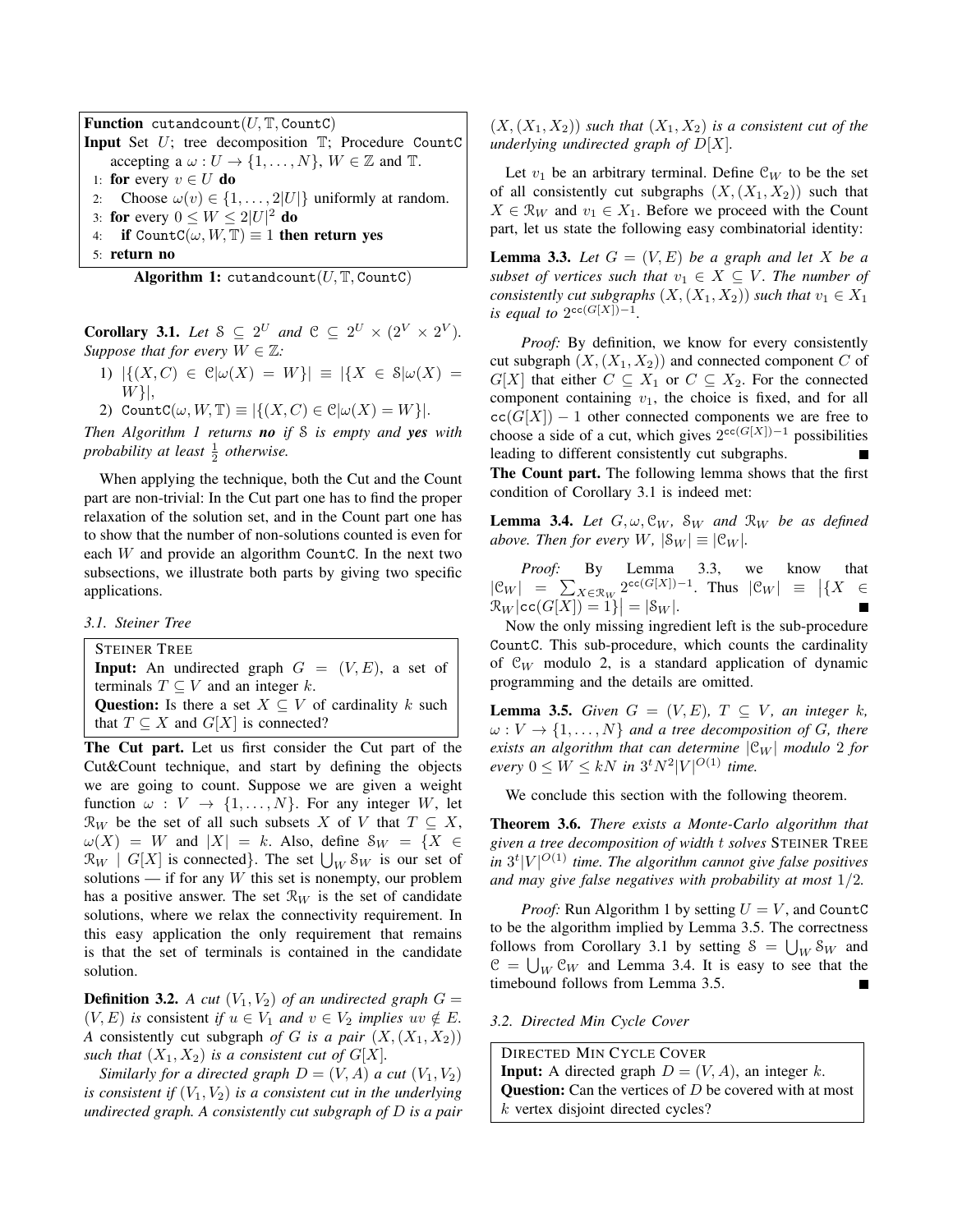This problem is significantly different from the one considered in the previous section, since the aim is to maximize connectivity in a more flexible way: in the previous section the solution induced one connected component, while it may induce at most  $k$  weakly connected components in the context of the current section. Note that with the Cut&Count technique as introduced above, the solutions we are looking for cancel modulo 2.

We introduce a concept called *markers*. A set of solutions consists of pairs  $(X, M)$ , where  $X \subseteq A$  is a cycle cover and  $M \subseteq X, |M| = k$  is a set of *marked* arcs, such that each cycle in  $X$  contains at least one marked arc. Since  $|M| = k$ , this ensures that for every solution  $(X, M)$ the cycle cover  $X$  consists of at most  $k$  cycles. Note that distinguishing two different sets of marked arcs of a single cycle cover is considered to induce two *different solutions*. For this reason, with each arc of the graph we associate *two* random weights: the first contributes to the weight of a solution, when an arc belongs to  $X$ , while the second contributes additionally, when it belongs to M as well. When we relax the requirement that in the pair  $(X, M)$ each cycle in  $X$  contains at least one vertex from  $M$ , we obtain a set of candidate solutions. The objects we count are pairs consisting of (i) a pair  $(X, M)$ , where  $X \subseteq A$ is a cycle cover and  $M \subseteq X$  is a set of k markers, (ii) a cut consistent with  $D[X]$ , where all the marked arcs from M have both endpoints on the left side of the cut. We will see that candidate solutions that contain a cycle without any marked arc cancel modulo 2. Formal definition follows.

The Cut part. As said before, we assume that we are given a weight function  $\omega : U = A \times {\mathbf{X}} \cup A \times {\mathbf{M}} \rightarrow \{1, \dots, N\},\$ where  $N = 2|U| = 4|A|$ . The arguments  $A \times \{X\}$ correspond to the contribution of choosing an arc to belong to X, while  $A \times \{M\}$  correspond to additional contribution of choosing it to  $M$  as well.

## Definition 3.7. *For an integer* W *we define:*

- 1)  $\mathcal{R}_W$  *to be the family of candidate solutions, that is,*  $\mathcal{R}_W$  *is the family of all pairs*  $(X, M)$ *, such that*  $X \subseteq$ A *is a cycle cover, i.e.*, outdeg<sub>X</sub> $(v)$  = indeg<sub>X</sub> $(v)$  = 1 *for every vertex*  $v \in V$ ;  $M \subseteq X$ ,  $|M| = k$  *and*  $\omega(X \times {\{\mathbf{X}\}\cup M \times {\{\mathbf{M}\}\}\ = W};$
- 2)  $\mathcal{S}_W$  *to be the family of solutions, that is,*  $\mathcal{S}_W$  *is the family of all pairs*  $(X, M)$ *, where*  $(X, M) \in \mathcal{R}_W$  *and every cycle in* X *contains at least one arc from the set* M*;*
- 3)  $\mathcal{C}_W$  *as all pairs*  $((X, M), (V_1, V_2))$  *such that*  $(X, M) \in \mathcal{R}_W$ ,  $(V_1, V_2)$  *is a consistent cut of*  $D[X]$ *and*  $V(M) \subseteq V_1$ .

Observe that the graph  $D$  admits a cycle cover with at most k cycles if and only if there exists W such that  $\mathcal{S}_W$  is nonempty.

The Count part. We proceed to the Count part by showing that candidate solutions that contain an unmarked cycle cancel modulo 2.

**Lemma 3.8.** *Let*  $D, \omega, \mathcal{C}_W$  *and*  $\mathcal{S}_W$  *be defined as above. Then, for every* W,  $|\mathcal{S}_W| \equiv |\mathcal{C}_W|$ *.* 

*Proof:* For subsets  $M \subseteq X \subseteq A$ , let  $cc(M, X)$  denote the number of weakly connected components of  $D[X]$  not containing any arc from M. Then,

$$
|\mathcal{C}_W| = \sum_{(X,M)\in\mathcal{R}_W} 2^{\text{cc}(M,X)}.
$$

To see this, note that for any  $((X, M), (V_1, V_2)) \in \mathcal{C}_W$  and any vertex set  $C$  of a cycle from  $X$  not containing arcs from M, we have  $((X, M), (V_1 \triangle C, V_2 \triangle C)) \in \mathcal{C}_W$  — we can move all the vertices of  $C$  to the other side of the cut, also obtaining a consistent cut. Thus, for any set of choices of a side of the cut for every cycle not containing a marker, there is an object in  $\mathcal{C}_W$ . Hence (analogously to Lemma 3.3) for any W and  $(M, X) \in \mathcal{R}_W$  there are  $2^{\text{cc}(M,X)}$  cuts  $(V_1, V_2)$ such that  $((X, M), (V_1, V_2)) \in \mathfrak{C}_W$  and the lemma follows, because:

$$
|\mathcal{C}_W| \equiv |\{((X, M), (V_1, V_2)) \in \mathcal{C}_W : \mathtt{cc}(M, X) = 0\}|,
$$

which equals  $|\mathcal{S}_W|$  by the definition. Now, it suffices to present a dynamic programming routine counting  $|\mathcal{C}_W|$  modulo 2 in a bottom-up fashion. The details are postponed to the full version of the paper. Combining all the observations in the same way as in the proof of Theorem 3.6, we can conclude the following:

Theorem 3.9. *There exists a Monte-Carlo algorithm that, given a tree decomposition of width* t*, solves* DIRECTED MIN CYCLE COVER in  $6^t|V|^{O(1)}$  time. The algorithm can*not give false positives and may give false negatives with probability at most* 1/2*.*

# 4. FEEDBACK VERTEX SET PARAMETERIZED BY SOLUTION SIZE

In this section we sketch a proof of Theorem 1.4. Recall the definition of FEEDBACK VERTEX SET from Section 1.3.1. Defining a solution candidate with a relaxed connectivity condition to work with our technique is somewhat more tricky here, as there is no explicit connectivity requirement in the problem. To overcome this, we reformulate the problem using the following simple lemma:

**Lemma 4.1.** A graph  $G = (V, E)$  with n vertices and m *edges is a forest iff* G *has at most* n − m *connected components.*

Now we use the Cut&Count technique. Instead of looking for the feedback vertex set we look for its complement, being a forest. Let  $U = V \times {\bf{F}, M}$ , where  $V \times {\bf{F}}$  is used to assign weights to vertices from the chosen forest and  $V \times \{M\}$  for markers. We also assume that we are given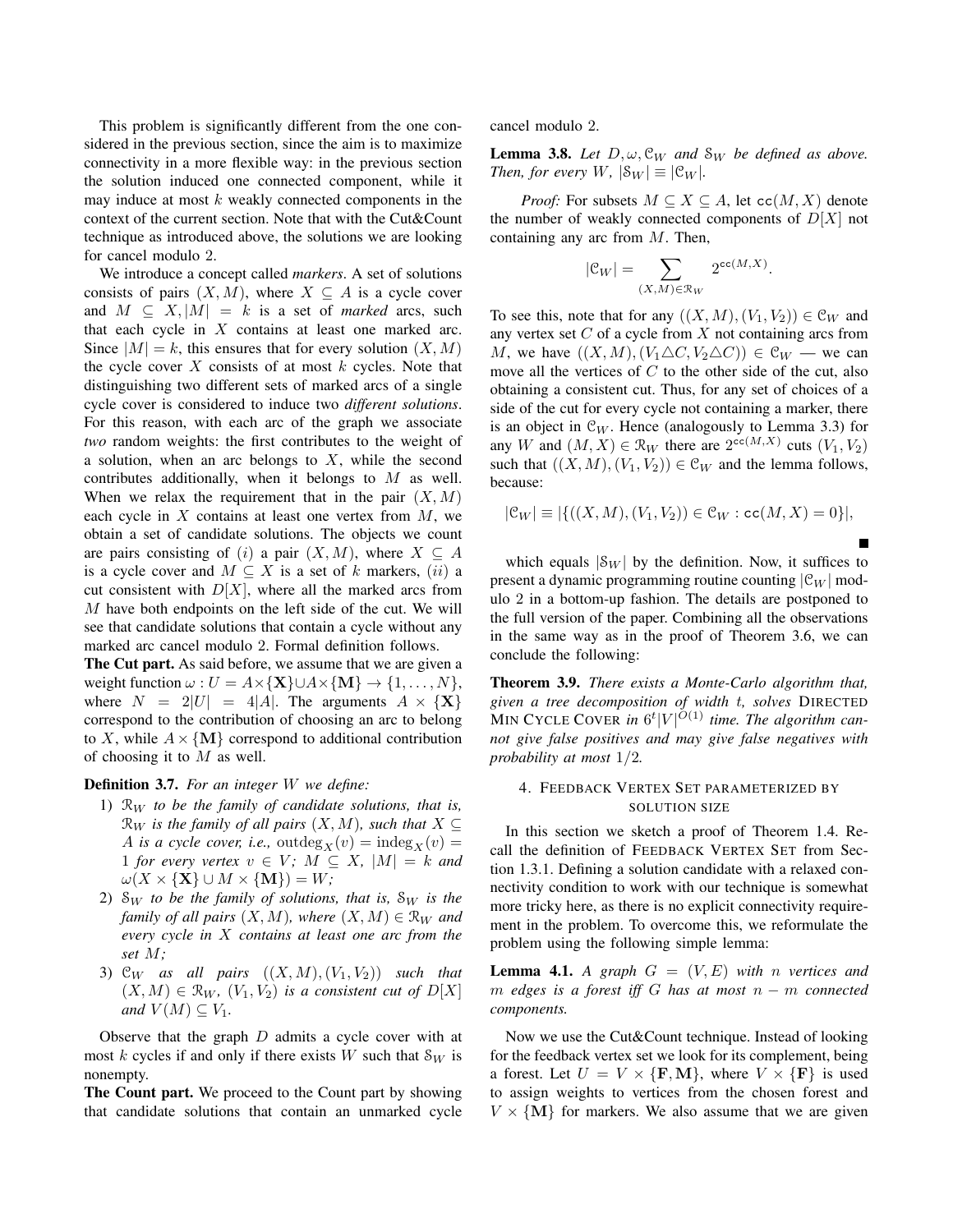a weight function  $\omega : U \to \{1, ..., N\}$ , where  $N = 2|U|$  $4|V|$ .

The Cut part. For integers  $A, B, W$ , we define:

- 1)  $\mathcal{R}_W^{A,B}$  to be the family of pairs  $(X, M)$ , where  $X \subseteq V$ ,  $|X| = A$ ,  $G[X]$  contains exactly B edges,  $M \subseteq X$ ,  $|M| = n - k - B$ , and  $\omega(X \times {\bf F}) + \omega(M \times {\bf M}) =$ W;
- 2)  $\mathcal{S}_{W}^{A,B}$  to be the family of pairs  $(X, M)$ , where  $(X, M) \in \mathcal{R}_W^{A,B}$ , and  $G[X]$  is a forest containing at least one marker from the set M in each connected component;
- 3)  $\mathcal{C}_W^{A,B}$  to be the family of pairs  $((X,M),(X_1,X_2)),$ where  $(X, M) \in \mathcal{R}_W^{A,B}$ ,  $M \subseteq X_1$ , and  $(X_1, X_2)$  is a consistent cut of  $G[X]$ .

Observe that by Lemma 4.1 the graph  $G$  admits a feedback vertex set of size  $k$  if and only if there exist integers B, W such that the set  $S_W^{n-k, B}$  is nonempty.

The Count part. Similarly as in the case of MIN CYCLE COVER (analogously to Lemma 3.8), note that, for any  $A$ , B,  $(X, M) \in \mathbb{R}_W^{A, B}$ , there are  $2^{cc(M, G[X])}$  cuts  $(X_1, X_2)$ such that  $((X, M), (X_1, X_2)) \in \mathfrak{C}_W^{A,B}$ , where  $cc(M, G[X])$ denotes the number of connected components of  $G[X]$ which do not contain any marker from the set  $M$ . Hence, we have  $|\mathcal{S}_W^{A,B}| \equiv |\mathcal{C}_W^{A,B}|$  for every  $A, B$  and  $W$  by Lemma 4.1.

It remains to show how to count  $|\mathcal{C}_W^{n-k, B}|$  modulo 2 for every W and B in  $3^k |V|^{O(1)}$  time and polynomial space. For this we will combine the Cut & Count approach with *iterative compression* [38]. The idea of *iterative compression* is to break the given task down in *compression steps*: we assume we are given a solution of size at most  $k+1$  and use it to find a solution of size at most  $k$ , or conclude that none exists. Here, we apply iterative compression by showing that, given a feedback vertex set of size  $k + 1$ , we can compute  $|C_{W}^{n-k,B}|$  modulo 2 in  $3^k|V|^{O(1)}$  time and polynomial space. Let  $V = \{v_1, \ldots, v_n\}$  and  $G_i = G[\{v_1, \ldots, v_i\}]$ . Given a feedback vertex set  $S_i$  of  $G_i$  of size at most k, observe that  $S' = S_i \cup \{v_{i+1}\}\$ is a feedback vertex set of  $G_{i+1}$ of size at most  $k + 1$ . The compression step can be used to find a feedback vertex set  $S_{i+1}$  of  $G_{i+1}$  of size at most k or to conclude that none exists in  $3^k |V|^{O(1)}$  time and polynomial space. In the latter case, it is easy to see we can return no; otherwise the original problem can be solved using *n* compression steps. In each compression step,  $|C_{W}^{n-k,B}|$ modulo 2 is counted by guessing, for every element in  $S_i$ , whether it is in  $X_1, X_2$ , or neither of them, counting in how many ways these vertices can be marked, and using dynamic programming on the remaining forest. If  $| \mathcal{C}_W^{n-k, B} | \equiv 1$ , then the corresponding feedback vertex set is constructed by using a standard self-reduction. The full algorithm and its analysis can be found in the full version of the paper [11].

# 5. LOWER BOUNDS

In this section we briefly describe a bunch of negative results concerning the possible time complexities for algorithms for connectivity problems parameterized by treewidth or pathwidth. Due to space limitations we postpone the proofs to the full version [11]. Our goal is to complement our positive results by showing that in some situations the known algorithms (including ours) probably cannot be further improved.

First, let us introduce the complexity assumptions made in this section. Let  $c_k$  be the infimum of the set of the positive reals  $c$  that satisfy the following condition: there exists an algorithm that solves k-SAT in  $O(2^{cn})$  time, where  $n$  denotes the number of variables in the input formula. The Exponential Time Hypothesis (ETH for short) asserts that  $c_3 > 0$ , whereas the Strong Exponential Time Hypothesis (SETH) asserts that  $\lim_{k\to\infty} c_k = 1$ . It is well known that SETH implies ETH [26].

The lower bounds presented below are of two different types. In Section 5.1 we discuss several problems that, assuming ETH, do not admit an algorithm running in  $2^{o(p \log p)} |V|^{O(1)}$  time, where p denotes the pathwidth of the input graph. In Section 5.2 we state that, assuming SETH, the base of the exponent in some of our algorithms cannot be improved further.

## *5.1. Lower bounds assuming ETH*

We have shown that a lot of well-known algorithms running in  $2^{O(t)} |V|^{O(1)}$  time can be turned into algorithms that keep track of the connectivity issues, with only small loss in the base of the exponent. The problems solved in that manner include CONNECTED VERTEX COVER, CONNECTED DOMINATING SET, CONNECTED FEEDBACK VERTEX SET and CONNECTED ODD CYCLE TRANSVERSAL. Note that using the markers technique introduced in Section 3.2 we can solve similarly the following artificial generalizations: given a graph  $G$  and an integer  $r$ , what is the minimum size of a vertex cover (dominating set, feedback vertex set, odd cycle transversal) that induces at most  $r$  connected components?

We provide evidence that problems in which we would ask to maximize (instead of minimizing) the number of connected components are harder: they probably do not admit algorithms running in  $2^{o(p \log p)} |V|^{O(1)}$  time, where  $p$  denotes the pathwidth of the input graph.

In the CYCLE PACKING problem we are asked whether a given graph contains at least  $\ell$  vertex-disjoint cycles, whereas in the MAX CYCLE COVER we additionally want those cycles to cover all the vertices of the graph. The third problem is an artificial problem defined by us that should be compared to CONNECTED DOMINATING SET. An instance of MAXIMALLY DISCONNECTED DOMINATING SET consists of an undirected graph G and integers  $\ell, r$ . The question is whether  $G$  contains a dominating set of size at most  $\ell$  that induces **at least** r connected components?

Using the framework introduced by Lokshtanov et al. [33] we prove the following theorem: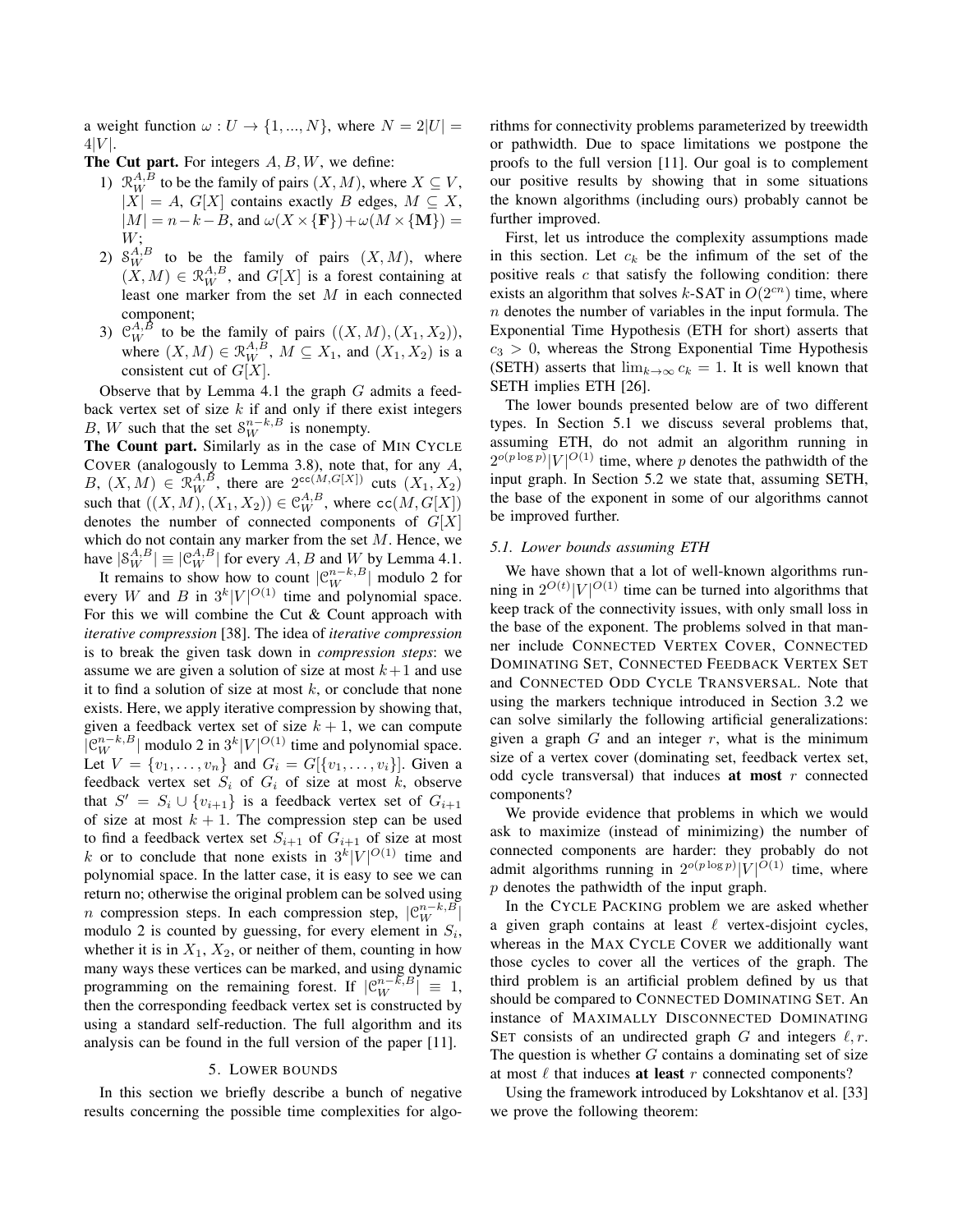**Theorem 5.1.** Assuming ETH, there is no  $2^{o(p \log p)} |V|^{O(1)}$ *time algorithm for* CYCLE PACKING*,* MAX CYCLE COVER *(both in the directed and undirected setting) nor for* MAXI-MALLY DISCONNECTED DOMINATING SET*. The parameter* p *denotes the width of a given path decomposition of the input graph.*

## *5.2. Lower bounds assuming SETH*

Following the framework introduced by Lokshtanov et al. [32], we prove that an improvement in the base of the exponent in a number of our algorithms would contradict SETH. Formally, we prove the following type of a theorem for problems marked in the third column of Table I.

Theorem 5.2. *Unless the Strong Exponential Time Hypothesis is false, there do not exist a constant*  $\varepsilon > 0$  *and an algorithm that given an instance*  $(G = (V, E), k)$  *together with a path decomposition of the graph* G *of width* p *solves* CONNECTED VERTEX COVER *in*  $(3 - \varepsilon)^p |V|^{O(1)}$  *time.* 

Note that VERTEX COVER (without a connectivity requirement) admits a  $2^t|V|^{O(1)}$  algorithm whereas DOMI-NATING SET, FEEDBACK VERTEX SET and ODD CYCLE TRANSVERSAL admit  $3^t |V|^{O(1)}$  algorithms and those algorithms are optimal (assuming SETH) [32]. To use the Cut&Count technique for the connected versions of these problems we need to increase the base of the exponent by one to keep the side of the cut for vertices in the solution. Our results show that this is not an artifact of the Cut&Count technique, but rather an intrinsic characteristic of these problems.

## 6. CONCLUDING REMARKS

For several years it was known that most of the local problems (where by local we mean that a solution can be verified by checking separately the neighbourhood of each vertex), standard dynamic programming techniques give  $c^{tw}|V|^{O(1)}$  time algorithms for a constant c. The main consequence of the Cut&Count technique as presented in this work is that problems which can be formulated as a local constraint with an additional upper bound on the number of connected components also admit  $c^{tw}|V|^{O(1)}$ time algorithms. Moreover, many problems cannot be solved faster unless the Strong Exponential Time Hypothesis fails. We have chosen not to pursue a general theorem in the above spirit, as the techniques required to get optimal constants seem varied and depend on the particular problem.

We have also shown that several problems in which one aims to maximize the number of connected components are not solvable in  $2^{o(p \log p)} |V|^{O(1)}$  unless the Exponential Time Hypothesis fails. Hence, assuming the Exponential Time Hypothesis, there is a marked difference between the minimization and maximization of the number of connected components in this context.

Finally, we leave the reader with some interesting open questions:

- Can Cut&Count be derandomized? For example, can CONNECTED VERTEX COVER be solved deterministically in  $c^t|V|^{O(1)}$  on graphs of treewidth t for some constant c?
- Since general derandomization seems hard, we ask whether it is possible to derandomize the presented FPT algorithms parameterized by the solution size for FEEDBACK VERTEX SET, CONNECTED VERTEX COVER or CONNECTED FEEDBACK VERTEX SET? Note that the tree decomposition considered in these algorithms is of a very specific type, which could potentially make this problem easier than the previous one.
- Do there exist algorithms running in time  $c^t|V|^{O(1)}$  on graphs of treewidth  $t$  that solve counting or weighted variants? For example can the number of Hamiltonian paths be determined, or the Traveling Salesman Problem solved in  $c^t |V|^{O(1)}$  on graphs of treewidth t?
- Can exact exponential time algorithms be improved using Cut&Count (for example for CONNECTED DOMI-NATING SET, STEINER TREE and FEEDBACK VERTEX SET)?
- All our algorithms for directed graphs run in time  $6<sup>t</sup>|V|<sup>O(1)</sup>$ . Can the constant 6 be improved? Or maybe it is optimal (again, assuming SETH)?

*Acknowledgements:* We are grateful to Fedor Fomin, Daniel Lokshtanov, Dániel Marx for discussions and useful suggestions. The second authors thanks Geevarghese Philip for useful discussions in a very early stage.

Furthermore we would like to thank Andreas Björklund for sharing with us an observation allowing to improve the HAMILTONIAN CYCLE exact algorithm for cubic graphs.

#### **REFERENCES**

- [1] V. Arvind and P. Mukhopadhyay, "Derandomizing the isolation lemma and lower bounds for circuit size," in *Proc. of APPROX/RANDOM 2008*, ser. LNCS, vol. 5171, pp. 276– 289.
- [2] M. Bateni, M. Hajiaghayi, and D. Marx, "Approximation schemes for steiner forest on planar graphs and graphs of bounded treewidth," in *Proc. of STOC 2010*, pp. 211–220.
- [3] D. Binkele-Raible, "Amortized analysis of exponential time and parameterized algorithms: Measure and conquer and reference search trees," Ph.D. dissertation, University of Trier, Trier, Germany, 2010.
- [4] A. Björklund, "Determinant sums for undirected Hamiltonicity," in *Proc. of FOCS 2010*, pp. 173–182.
- [5] A. Björklund, T. Husfeldt, P. Kaski, and M. Koivisto, "The travelling salesman problem in bounded degree graphs," in *Proc. of ICALP 2008*, ser. LNCS, vol. 5125, pp. 198–209.
- $\frac{1}{6}$  "Narrow sieves for parameterized paths and packings," *arXiv.org*, vol. abs/1007.1161, 2010.